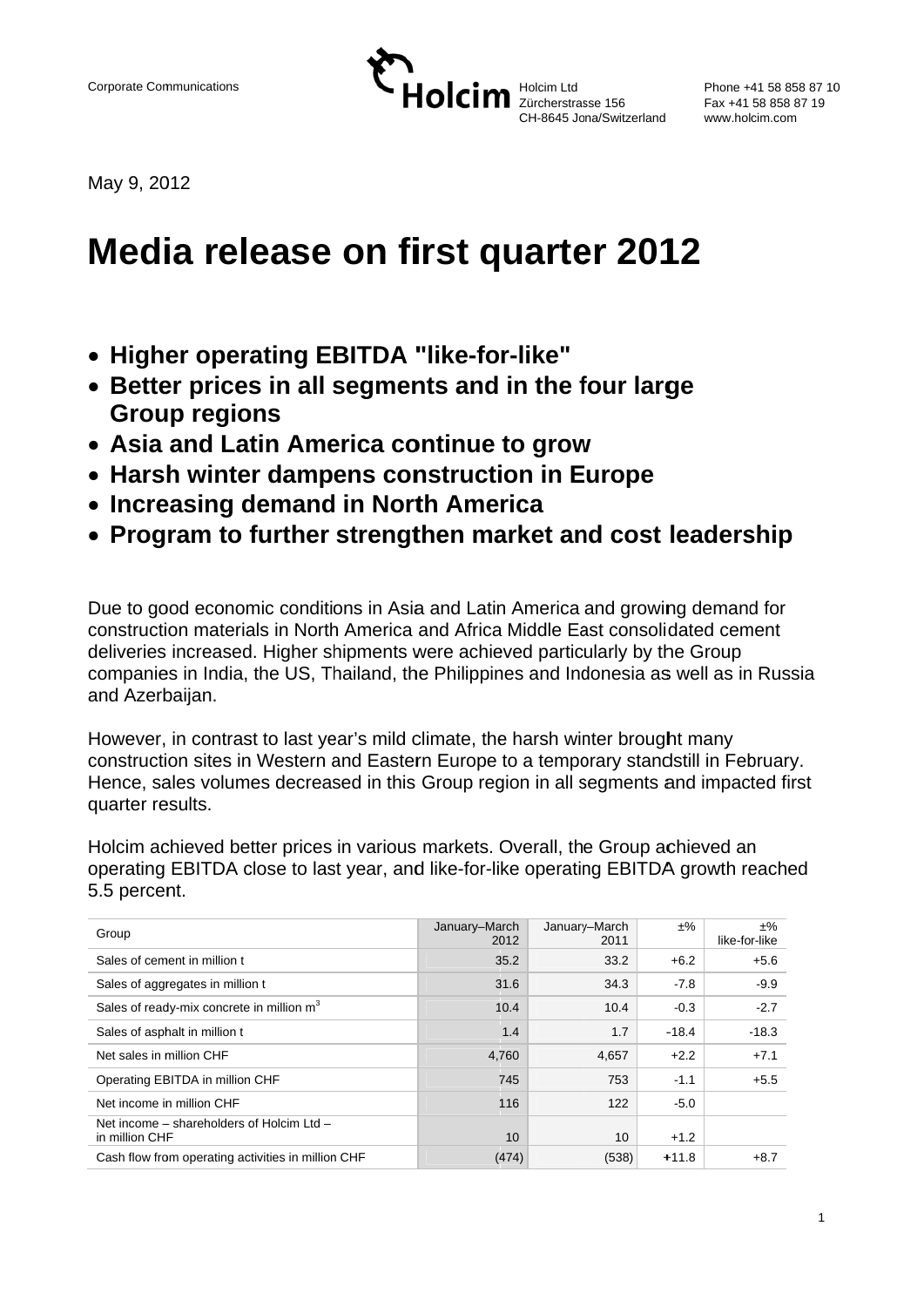#### **Sales development and financial results**

Consolidated cement sales increased by 6.2 percent to 35.2 million tonnes, and deliveries of aggregates were down by 7.8 percent to 31.6 million tonnes. Volumes of ready-mix concrete decreased by 0.3 percent to 10.4 million cubic meters, and asphalt sales declined by 18.4 percent to 1.4 million tonnes.

With shipments of cement up by more than 1.8 million tonnes, Asia Pacific was well ahead in terms of volume, mainly due to India. In aggregates, Group region Africa Middle East achieved the highest growth rate. In ready-mix concrete, North America recorded the highest volume growth, mainly due to the full incorporation of Lattimore Materials in Texas in March of last year, and the first-time consolidation of Ennstone in Virginia in November 2011.

A positive development is the fact that Holcim was able to mostly pass on cost increases through higher sales prices in all segments and in all Group regions, with the exception of Africa Middle East.

Consolidated net sales increased by 2.2 percent to CHF 4.8 billion. In absolute terms, Asia Pacific ranked first with net sales of CHF 2.2 billion.

Operating EBITDA was almost stable with a decline of 1.1 percent to CHF 745 million. The negative weather effects in Europe could be almost entirely absorbed. It is worthwhile to note that energy and transport costs somewhat stabilized.

With the exception of Europe, all Group regions performed better. The Group grew like-forlike by 5.5 percent.

Net income of CHF 116 million almost reached the previous year's level, and Group net income attributable to shareholders of Holcim Ltd rose by 1.2 percent to CHF 10 million. Due to the seasonal pattern of the first quarter, cash flow from operating activities amounted to a negative CHF 474 million, an improvement of 11.8 percent compared to the previous year's reporting period.

The last 12 months have seen net financial debt decrease 4.9 percent to CHF 11.8 billion. The sale of Holcim shares contributed an amount of CHF 296 million.

## **Outlook**

Holcim expects demand for building materials to rise in emerging markets in Asia and Latin America, as well as in Russia and Azerbaijan in 2012. A slight improvement for North America can also be expected. In Europe, demand should remain stable, provided that the situation is not undermined by further systemic shocks. In any case, Holcim will accord cost management the closest attention, and pass on inflation-induced cost increases. Holcim's approach to new investments will be cautious. Holcim expects that the Group will achieve organic growth at operating EBITDA level.

#### **Program to further strengthen market and cost leadership**

A program to further strengthen market and cost leadership will be announced next week, after the respective measures are concluded at the Group Management Meeting. The aim is to significantly improve operating profit and therefore to support a higher return on invested capital.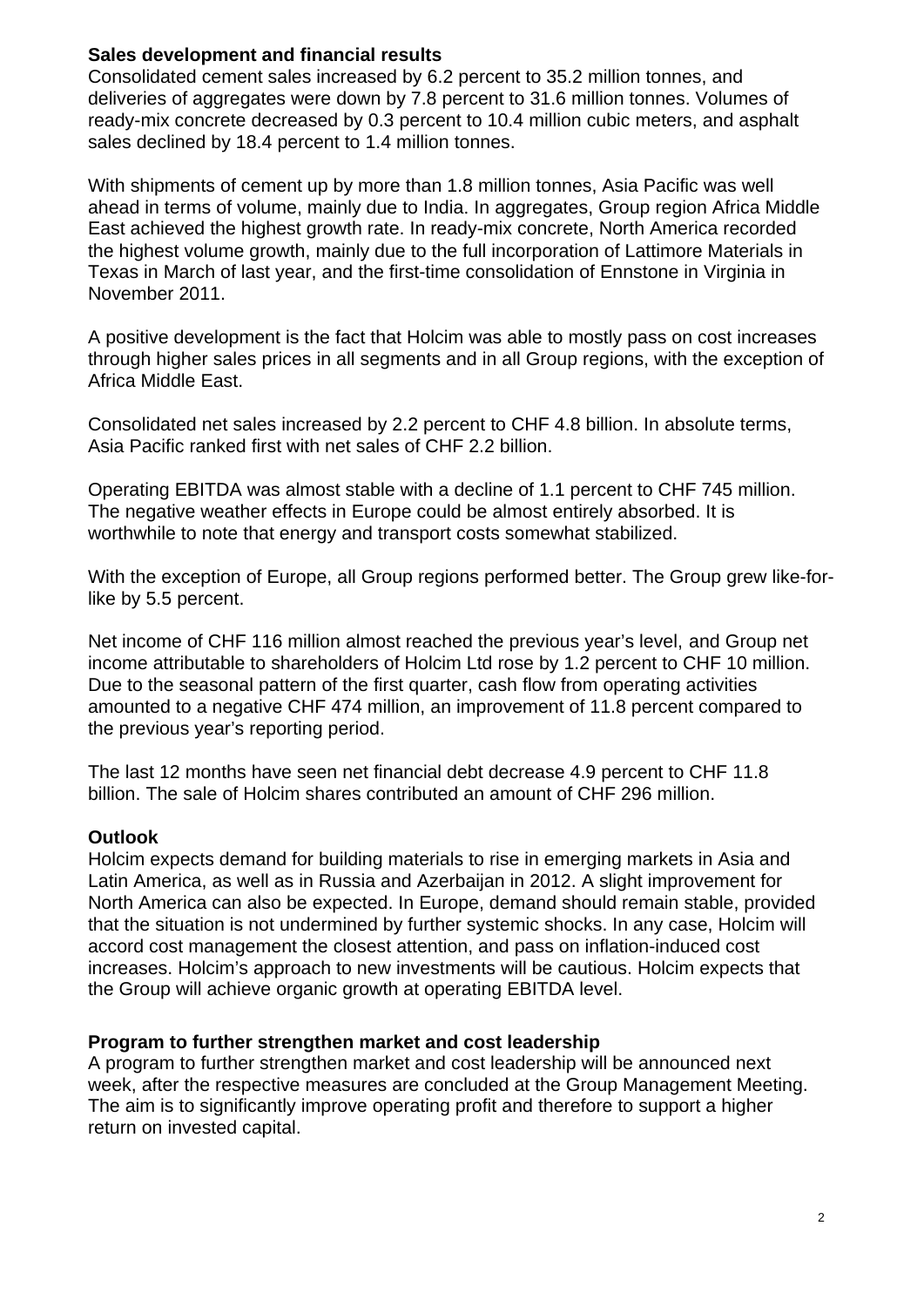# **Key figures on Group regions**

#### Dynamic construction activity in Asia Pacific

|                                                       | January-March<br>2012 | January-March<br>2011 | $±\%$  | ±%<br>like-for-like |
|-------------------------------------------------------|-----------------------|-----------------------|--------|---------------------|
| Sales of cement in million t                          | 21.2                  | 19.3                  | $+9.7$ | $+9.3$              |
| Sales of aggregates in million t                      | 6.6                   | 6.9                   | $-3.3$ | $-3.3$              |
| Sales of ready-mix concrete in million m <sup>3</sup> | 3.0                   | 3.1                   | $-2.0$ | $-2.0$              |
| Net sales in million CHF                              | 2,220                 | 2,036                 | $+9.1$ | $+15.2$             |
| Operating EBITDA in million CHF                       | 495                   | 472                   | $+4.9$ | $+12.0$             |

### Ongoing upturn in Latin America

|                                                       | January-March<br>2012 | January-March<br>2011 | $±\%$  | ±%<br>like-for-like |
|-------------------------------------------------------|-----------------------|-----------------------|--------|---------------------|
| Sales of cement in million t                          | 5.9                   | 5.6                   | $+5.4$ | $+5.4$              |
| Sales of aggregates in million t                      | 3.5                   | 3.3                   | $+6.3$ | $+6.3$              |
| Sales of ready-mix concrete in million m <sup>3</sup> | 2.6                   | 2.5                   | $+5.5$ | $+5.5$              |
| Net sales in million CHF                              | 854                   | 804                   | $+6.2$ | $+11.9$             |
| Operating EBITDA in million CHF                       | 224                   | 217                   | $+3.3$ | $+8.3$              |

#### Wave of cold weather impacted demand for construction materials in Europe

|                                                       | January-March<br>2012 | January-March<br>2011 | $±\%$   | ±%<br>like-for-like |
|-------------------------------------------------------|-----------------------|-----------------------|---------|---------------------|
| Sales of cement in million t                          | 4.5                   | 5.2                   | $-13.2$ | $-14.8$             |
| Sales of aggregates in million t                      | 15.1                  | 18.3                  | $-17.7$ | $-18.0$             |
| Sales of ready-mix concrete in million m <sup>3</sup> | 3.0                   | 3.6                   | $-16.8$ | $-15.9$             |
| Sales of asphalt in million t                         | 1.2                   | 1.5                   | $-20.5$ | $-20.5$             |
| Net sales in million CHF                              | 1,161                 | 1,364                 | $-14.9$ | $-10.2$             |
| Operating EBITDA in million CHF                       | 21                    | 75                    | $-71.8$ | $-70.7$             |

#### Moderate construction activity in North America

|                                                       | January-March<br>2012 | January-March<br>2011 | ±%      | $±\%$<br>like-for-like |
|-------------------------------------------------------|-----------------------|-----------------------|---------|------------------------|
| Sales of cement in million t                          | 2.1                   | 1.8                   | $+18.5$ | $+18.5$                |
| Sales of aggregates in million t                      | 5.9                   | 5.4                   | $+8.8$  | $-3.3$                 |
| Sales of ready-mix concrete in million m <sup>3</sup> | 1.4                   | 0.9                   | $+53.0$ | $+23.3$                |
| Sales of asphalt in million t                         | 0.2                   | 0.2                   | $-2.8$  | $-2.8$                 |
| Net sales in million CHF                              | 478                   | 396                   | $+20.7$ | $+16.6$                |
| Operating EBITDA in million CHF                       | (16)                  | (27)                  | $+40.3$ | $+42.7$                |

#### Increasing sales of building materials in Africa Middle East

|                                                       | January-March<br>2012 | January-March<br>2011 | $±\%$   | ±%<br>like-for-like |
|-------------------------------------------------------|-----------------------|-----------------------|---------|---------------------|
| Sales of cement in million t                          | 2.2                   | 1.9                   | $+12.0$ | $+12.0$             |
| Sales of aggregates in million t                      | 0.5                   | 0.4                   | $+18.7$ | $+18.7$             |
| Sales of ready-mix concrete in million m <sup>3</sup> | 0.3                   | 0.3                   | $+0.4$  | $+0.4$              |
| Net sales in million CHF                              | 239                   | 218                   | $+9.6$  | $+14.6$             |
| Operating EBITDA in million CHF                       | 78                    | 73                    | $+7.6$  | $+12.4$             |

Further documents such as the First Quarter Report 2012 including detailed information on the Group regions are available on www.holcim.com/results